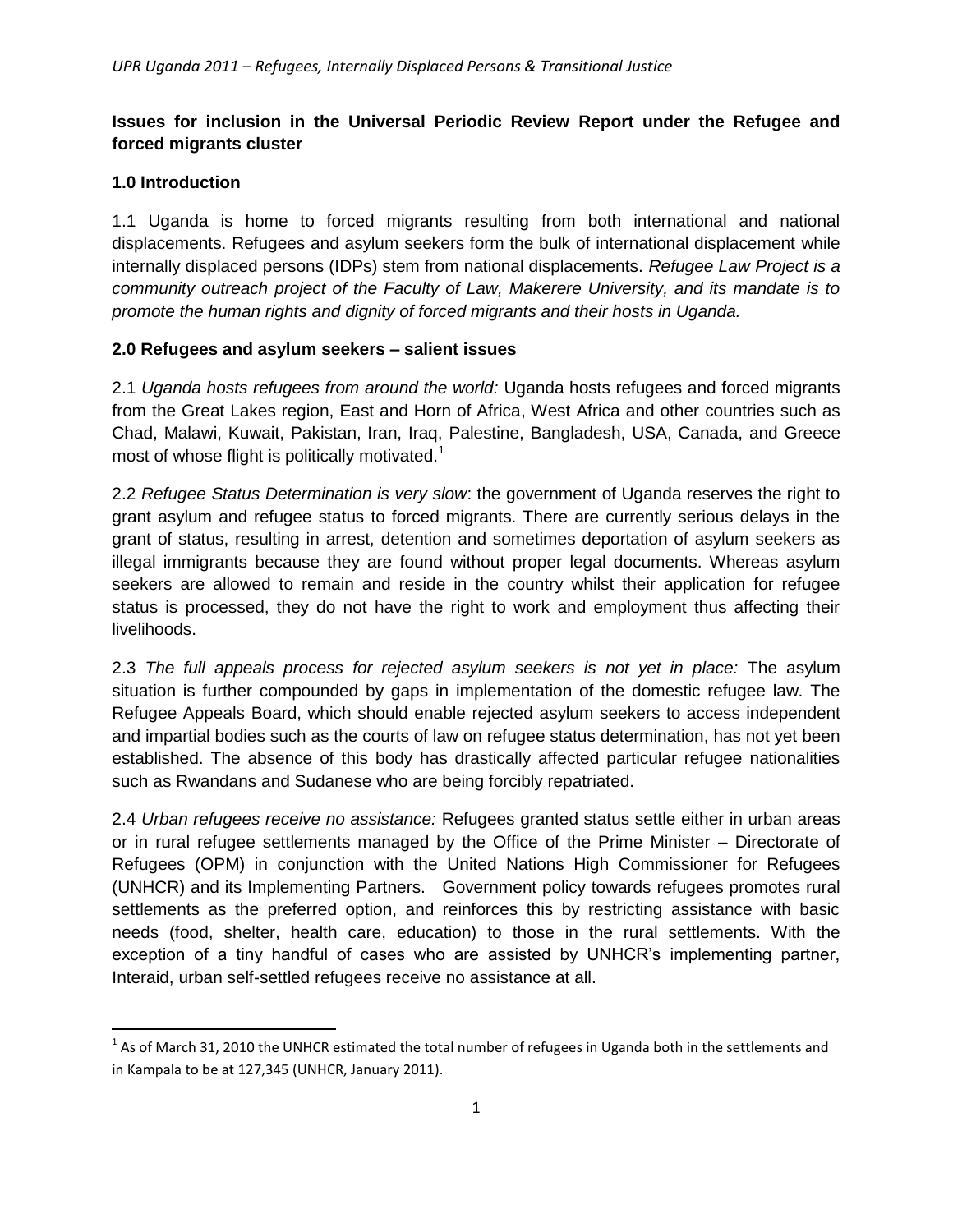2.5 *The regulations to the 2006 Refugees Act have yet to be fully operationalised:* Until recently, refugees and forced migrants were governed under obsolete laws i.e. the Control of Aliens and Refugees Act (1964) which was inconsistent with the UN 1951 Convention Relating to the Status of Refugees and OAU 1969 Convention Governing Specific Aspects of Refugee Problems in Africa. The Refugee Act 2006, places greater emphasis on refugees and asylum seekers' rights, such as freedom of movement, but the Act has yet to be fully operationalised. In 2010, the Regulations to the Act were rolled out but are yet to be tested.

2.4 As a result, refugees and asylum seekers still grapple with the recognition and respect of their rights, particularly the right to work and employment: Refugees are required to obtain work permits from Immigration as though they are simply aliens or economic migrants (which was the spirit of the antiquated 1964 Act). As noted in 2.2 above, the right to access socio-economic services (education, healthcare, shelter and water) is severely restricted.

2.5 Even though some of these services, such as health care in main referral hospitals and primary education in government schools, are subsidized by the state, refugees and asylum seekers have met with difficulties accessing them largely because of discrimination and poverty. It is common for refugee children to drop out of school at primary level because they cannot afford secondary education. A majority also cannot afford vocational training. In settlements where these services are brought nearer to the refugees, services are shared with the host communities thus spreading thin available resources resulting in inadequacies, services being unsupervised and sometimes absent. The self-reliance strategy requiring settlement based refugees to cultivate plots of land (50x100 decimals) in order to sustain themselves has left refugees and asylum seekers at the margins of assistance provision and protection. For selfsettled refugees i.e. urban refugees, the situation is dire as these plots of land are not available to them. One is therefore required to find work to be able to sustain themselves in the urban areas; many employers disregard the protection of refugees' right to employment, and are extremely exploitative.

2.6 *The Cessation Clause has been invoked for Rwandan Refugees:* The question of the application of the Cessation Clause on 16,300 Rwandan refugees<sup>2</sup> and the consequent expulsion of Rwandan rejected asylum seekers, is a matter of urgent concern. At the  $8<sup>th</sup>$ Tripartite Commission Meeting, the Governments of Uganda and Rwandan; and the Office of the United Nations High Commissioner for Refugees (UNHCR) agreed to invoke the Cessation Clause on Rwandan refugees by December 2011.<sup>3</sup> Whereas most Rwandan refugees and asylum seekers have expressed unwillingness and reluctance to return, the Governments of Rwanda and Uganda have decided that **all** Rwandans living in exile return at all costs.

l

<sup>2</sup> Office of the United Nations High Commissioner for Refugees (UNHCR), *2011 UNHCR Country Operations Profile – Uganda*; see section 2011 UNHCR planning figures for Uganda, available at [http://www.unhcr.org/cgi](http://www.unhcr.org/cgi-bin/texis/vtx/page?page=49e483c06)[bin/texis/vtx/page?page=49e483c06](http://www.unhcr.org/cgi-bin/texis/vtx/page?page=49e483c06) [accessed 23 February 2011].

<sup>&</sup>lt;sup>3</sup> Joint Communiqué of the 8<sup>th</sup> Tripartite Commission Meeting, 13 May 2010 held at Lake View Hotel Mbarara.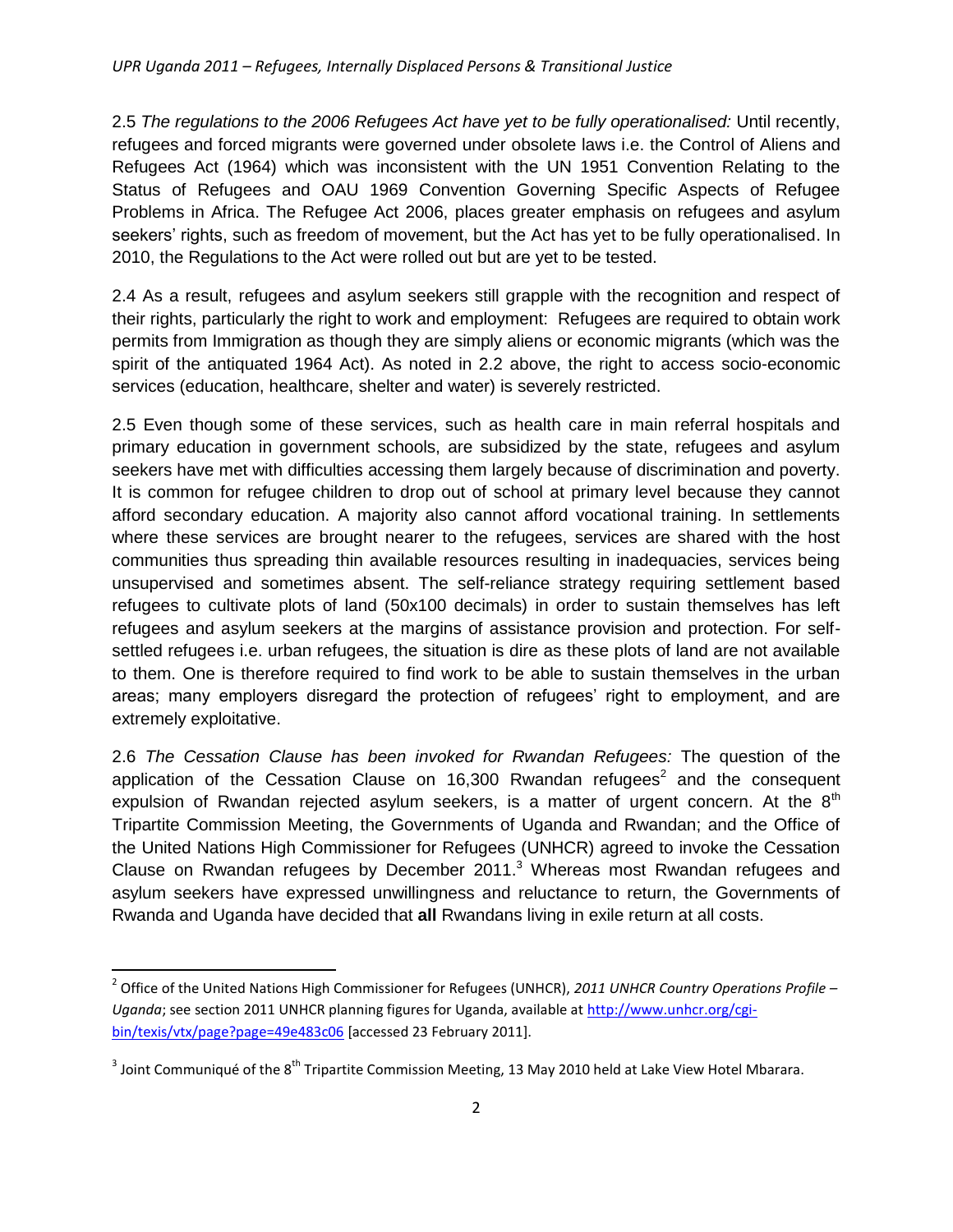2.7 *Forcible returns have already taken place:* In this regard, the Governments of Uganda and Rwanda have previously conducted 2 forcible returns of both Rwandan refugees and asylum seekers totaling 4,700 persons;<sup>4</sup> contravening all international obligations under international refugee and humanitarian law; and in particular violating the principle of *non-refoulement.<sup>5</sup>* Forcible returns were also conducted in a manner that violated rights of the affected population in that, the governments used the military who applied excessive force, coercion; deceit and trickery to get the Rwandans assemble in one area. $6$  Thereafter, as the Rwandans realized what was going on and trying to flee the round up, they were shot at, some died trying to jump off moving tracks, sustained injuries from the stampede and bullet wounds and the forcible removals resulted in separation of families and premature stripping of international protection.<sup>7</sup>

2.8 *The criteria for invoking Cessation have yet to be made clear:* As the two governments conduct forcible returns, new cases of asylum arrivals and returnees have been registered manifesting that all is not well in Rwanda and that invocation of the Cessation Clause is perhaps premature.<sup>8</sup> The UNHCR Rwanda is to come up with a global road map on application of the Cessation Clause, and indicators and parameters to be applied by governments hosting Rwandan refugees on the implementation of the Cessation Clause.<sup>9</sup> However, this road map is not yet available and the indicators and parameters have yet to be made public. The Government of Uganda and UNHCR Uganda also agreed at the  $8<sup>th</sup>$  Tripartite Meeting to come up with a mechanism to be applied in assessing Rwandans who claim that they cannot return after the application of the Cessation Clause; but what form it will take and how it will operate has yet to be made public.

 $\overline{\phantom{a}}$ 

6 Amnesty International, (2010), *Uganda forcibly returns 1700 Rwandan asylum seekers*, available at [http://www.amnesty.org/en/news-and-updates/uganda-forcibly-returns-1700-rwandan-asylum-seekers-2010-07-](http://www.amnesty.org/en/news-and-updates/uganda-forcibly-returns-1700-rwandan-asylum-seekers-2010-07-16) [16](http://www.amnesty.org/en/news-and-updates/uganda-forcibly-returns-1700-rwandan-asylum-seekers-2010-07-16) [accessed 23 February 2011].

7 Human Rights Watch, (2010), *Uganda/Rwanda: Halt forced returns of refugees*, Available at <http://www.hrw.org/en/news/2010/07/16/ugandarwanda-halt-forced-returns-refugees> [accessed 23 February 2010].

<sup>4</sup> The Monitor, *Uganda: Country deports 3000 Rwandans*, 5 October 2007. Available at <http://allafrica.com/stories/200710050012.html> [accessed 22 February 2011]; also IRIN, *Rwanda-Uganda: Kampala urged to end 'gunpoint' deportations*, 15 July 2010, available at <http://www.irinnews.org/PrintReport.aspx?ReportID=89847> [accessed 23 February 2011].

<sup>&</sup>lt;sup>5</sup> The UN Convention Against Torture and other cruel, inhuman or degrading treatment or punishment; article 3.

<sup>8</sup> AfriqueAvenir, *Over one million Rwandan refugees face forced repatriation from Uganda*, 16 May 2010, available a[t http://www.afriqueavenir.org/en/2010/05/16/over-one-million-rwandan-refugees-face-forced-repatriation](http://www.afriqueavenir.org/en/2010/05/16/over-one-million-rwandan-refugees-face-forced-repatriation-from-uganda/)[from-uganda/](http://www.afriqueavenir.org/en/2010/05/16/over-one-million-rwandan-refugees-face-forced-repatriation-from-uganda/) [accessed 23 February 2011].

<sup>&</sup>lt;sup>9</sup> Great Lakes Voice, *Rwandans in asylum to lose refugee status by next year*, 28 February 2010 available at <http://greatlakesvoice.com/?p=6> [accessed 01 March 2010].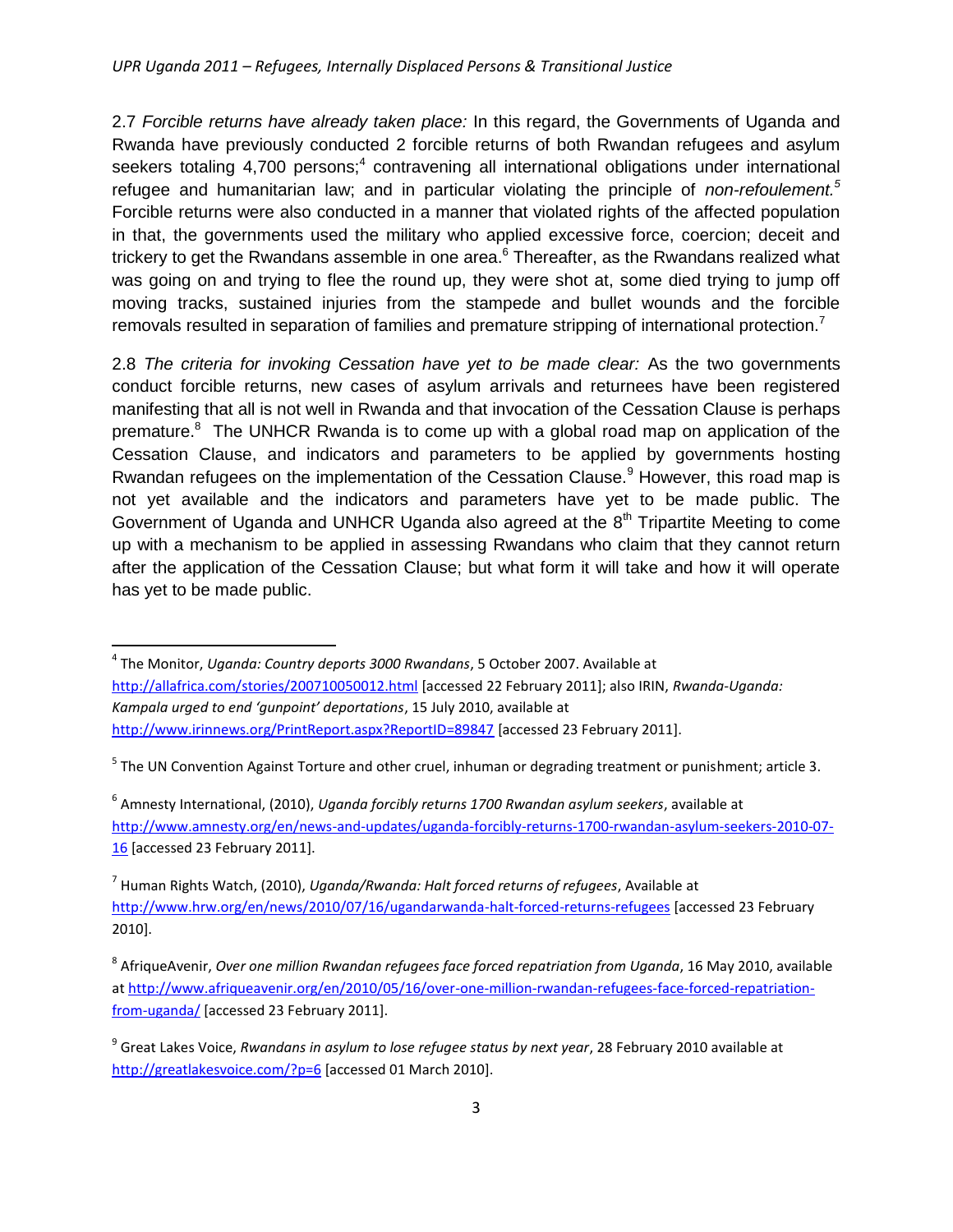## **3.0: Recommendations re. Refugees & Asylum Seekers**

- 3.1 The government of Uganda speed up the processing of the backlog of refugee status determination
- 3.2 The Government establishes the Refugee Appeals Board to deal with rejected asylum cases and open up the avenue to accessing courts of law on refugee status determination.
- 3.3 Government negotiate with UNHCR to increase assistance to urban refugees, in particular increased access to employment, health care and educational opportunities
- 3.4 The regulations to the 2006 Refugees Act be operationalised without further delay
- 3.5 The Governments of Uganda and Rwanda must respect the principle of voluntary return.
- 3.6 The decision to invoke the cessation clause with effect from December 2011 should be reviewed as further investigations are conducted to the modalities of implementing the Cessation Clause.
- 3.7 Where deportations of rejected asylum seekers are to take place, it should be done in a humane manner in line with international standards.

#### **4.0 Internally Displaced Persons**

Article 11 (1) of The African Union Convention for Protection and Assistance of Internally Displaced Persons in Africa (Kampala Convention, 2009), under Obligations of States Parties relating to Sustainable Return, Local Integration or Relocation states:

"States Parties shall seek lasting solutions to the problem of displacement by promoting and creating satisfactory conditions for voluntary return, local integration or relocation on a sustainable basis and circumstances of safety and dignity"

In addition, article 3, (b) on General Obligations Relating to States Parties, notes that States Parties shall

"Respect and ensure respect and protection of human rights of IDPs, including humane treatment, non discrimination, equality and equal protection"

Addressing the aftermath of the internal displacement caused by decades of war remains a significant challenge to the government of Uganda, especially with regard to the observance of international and national IDP frameworks. The majority of rural IDPs from Acholi, Lango and Teso sub-regions have returned to their places of origin with the help of domestic and international funding. Many returnees face difficulties in accessing, owning and using land, thus compounding their issues of livelihood and, in some instances, promoting lawlessness and escalating criminal activities. At the same time, displaced persons from places like Bududa that have been ravaged by land slides continue to be relocated to other parts of the country like newly created Kiryandongo district.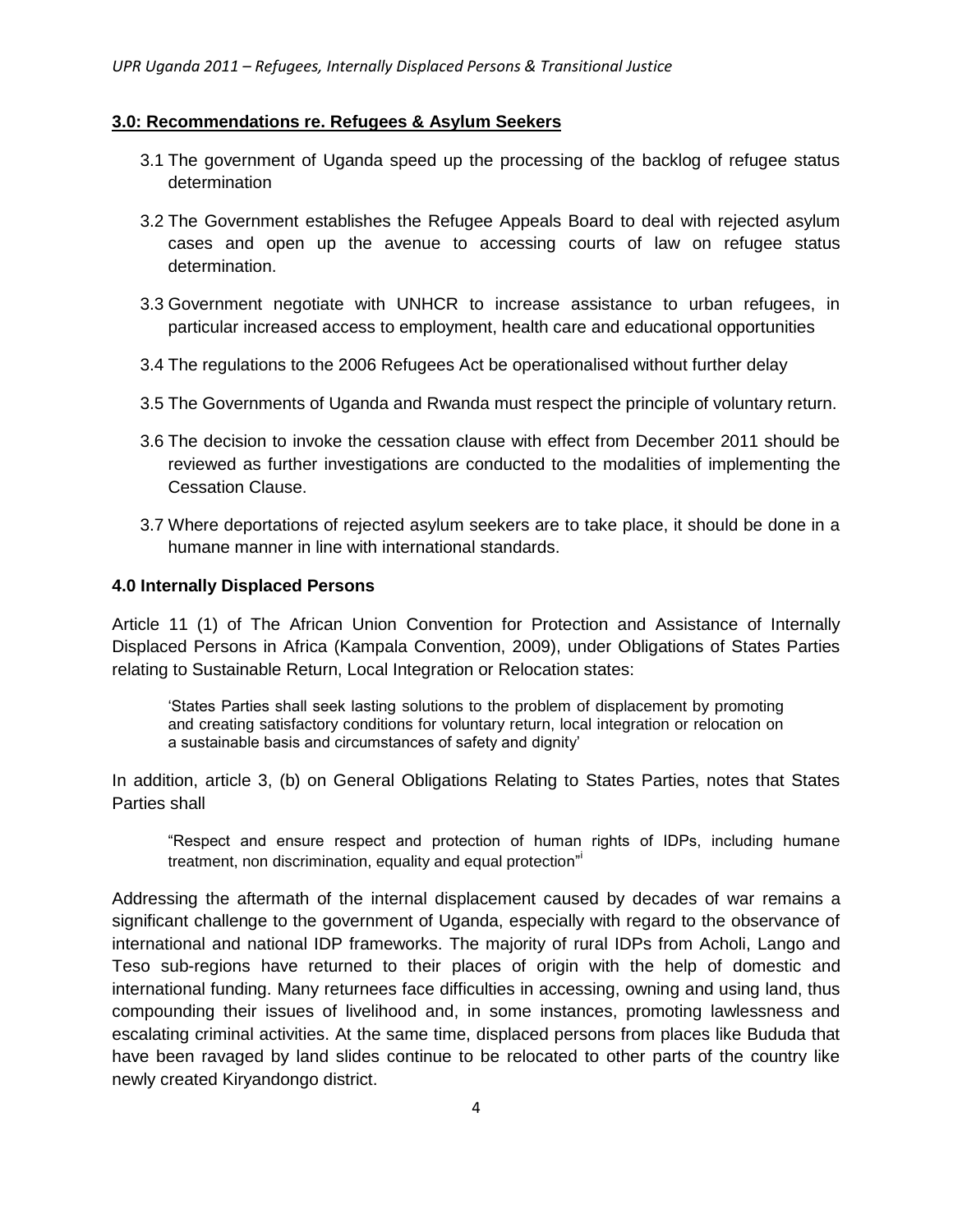4.2 *PRDP does not consider certain vulnerable groups:* The government policy for rebuilding northern Uganda, the Peace, Recovery and Development Plan (PRDP), budgeted at US\$607 million, has four major objectives: consolidation of state authority; rebuilding and empowering communities; revitalization of the economy; and peace building and reconciliation. Gaps still exist especially with regard to livelihood, conflict-sensitivity, and gender-awareness, and certain vulnerable groups: Former child soldiers and a majority of former unaccompanied minors, childheaded families, single-mother headed families and unaccompanied elders who have no surviving relatives, have largely remained out of public conversations and considerations, as have urban IDPs: Internally Displaced Persons (IDPs) who sought refuge in urban areas like Kampala slums of Namuwongo, Naguru and Acholi Quarters, and in other districts like Gulu, Masindi, Mbale, Jinja, to mention a few places, continue to lack recognition by the government of Uganda. Calls for profiling have been ignored by the Office of the Prime Minister, and urban IDPs remain excluded from IDP resettlement planning processes and considerations. They live in a state of crisis and without any prospects for organized return. $\mathbb{I}$ 

# **5.0 Recent Developments in Transitional Justice in Uganda:**

5.1 Uganda"s history is marred by violent conflicts across the country with the northern conflict involving the Lord"s Resistance Army (LRA) as the most visible example. The legacy of such conflicts plagues Uganda and sustains the vicious circle of deep-rooted ethnic tensions, militarization, the country"s north-south division, a fundamental governance deficit and a lack of civic trust in the government. Without addressing the causes and legacy of violence and widespread human rights violations by both state and non-state actors, violence is very likely to reoccur. Reminders of these largely ignored underlying issues are the violent riots that erupted in September 2009 in Kampala.

5.2 In the Karamoja Region, the governmental insistence on a military approach to problems and conflict, combined with forced sedentarization of the pastoralist Karimojong, illustrates a failure to recognize and adequately address the vulnerability and marginalization faced by the Karamojong, and a lack of respect for their cultural rights.

5.3 The 2011 elections, though with relatively limited overt violence, were characterized by heavy deployment of police and army and government intimidation aimed at preventing protests.

5.4 A comprehensive transitional justice process, addressing root causes of conflict and outstanding justice needs, is essential to address Uganda"s legacy of violence and to pave the road towards national reconciliation and sustainable peace.

5.5 The Juba Peace Talks that took place between the LRA and the Government of Uganda (GoU), from July 2006 to March 2008, resulted in the signing of an accord on accountability and reconciliation. Agenda Item No. 3 provides, in clause 5.1, that parties shall:

*"promote national legal arrangements, consisting of formal and non formal institutions and measures for ensuring justice and reconciliation with respect to the* [LRA] *conflict*…[and] *recognizes the need for the parties to make modifications in the national legal system to ensure more effective and integrated justice and accountability responses."*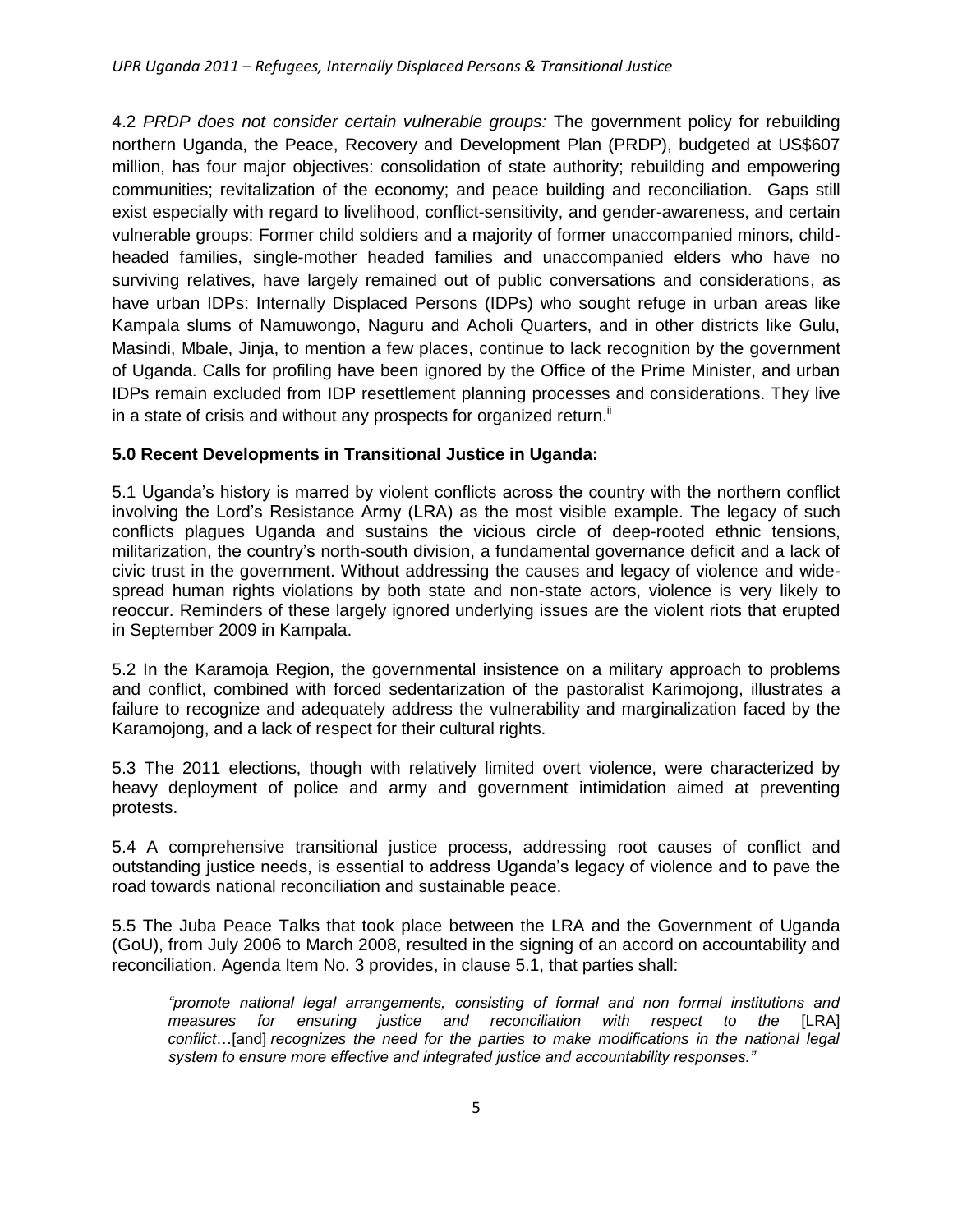5.6 Though neither of the parties signed the Final Peace Agreement, Agenda Item No. 3 was a clear commitment by the GoU to implement a transitional justice process aimed at accountability and reconciliation. This commitment entered a legal context where an Amnesty Act, in force since 2000 up to this date, precludes criminal prosecution of any rebel who reports, renounces rebellion, surrenders his or her weapons and is then granted an amnesty certificate.

5.7 A weakness of Agenda Item No. 3, which focuses solely on issues pertaining to the northern conflict involving the LRA, is that it does not envision addressing questions of justice, reconciliation and governance nationally. Therefore, transitional justice developments and initiatives need to be enriched by a deep national debate on what Uganda as a nation requires to achieving sustainable peace.

5.8 Inspired by the achievements of the Juba Peace Talks, a wide section of civil society and the GoU"s Justice Law and Order Sector drafted and developed a National Reconciliation Bill that seeks to address questions of truth, accountability, national reconciliation and sustainable peace on a both regional and national level.

## **6.0 Achievements in place**

6.1 Following the signing by both the GoU and the LRA of Agenda Item No. 3, the Justice Law and Order Sector (JLOS) of the GoU established a Transitional Justice Working Group (TJWG) to work towards development of "a comprehensive transitional justice system for Uganda that will promote accountability and reconciliation"". Thus far, achievements in developing transitional justice mechanisms are the 2008 establishment of the War Crimes Division of the High Court of Uganda and the March 2010 passing of the ICC Act domesticating the Rome Statute and including war crimes, crimes against humanity and genocide in the Ugandan criminal legal regime. The GoU is further applauded for providing, at least initially, reparations to a number of victims of conflict, most notably the Acholi War Debt Claimants Association. It is hoped that this commitment will continue and benefit a wider section of victims on a more systematic basis.

## **7.0 Critique on GoU pertaining to transitional justice**

- Progress of the JLOS TJWG has been slow.
- National consultations conducted by the TJWG have received widespread criticism for being conducted with lack of transparency, and an unrepresentative selection of respondents.
- GoU arguably committed itself to a dual-track approach to accountability, with different approaches for government and non-state actors.
- The Amnesty Act remains in force but amnesty has not been granted to former LRA commander Thomas Kwoyelo, who is currently the only person committed to the War Crimes Division, raising questions of due process.
- The War Crimes Division still lacks rules of procedure or regulations on victim and witness protection. This might be the reason why Kwoyelo"s case, though scheduled to start on January  $31<sup>st</sup>$  2011, was suspended.
- Disproportionate focus on formal accountability mechanisms thus far raises questions about the GoU"s commitment to the attainment of a holistic form of justice involving for example acknowledgement, truth recovery, reconciliation, comprehensive forms of reparations and restoration of human dignity, i.e. a comprehensive transitional justice process.